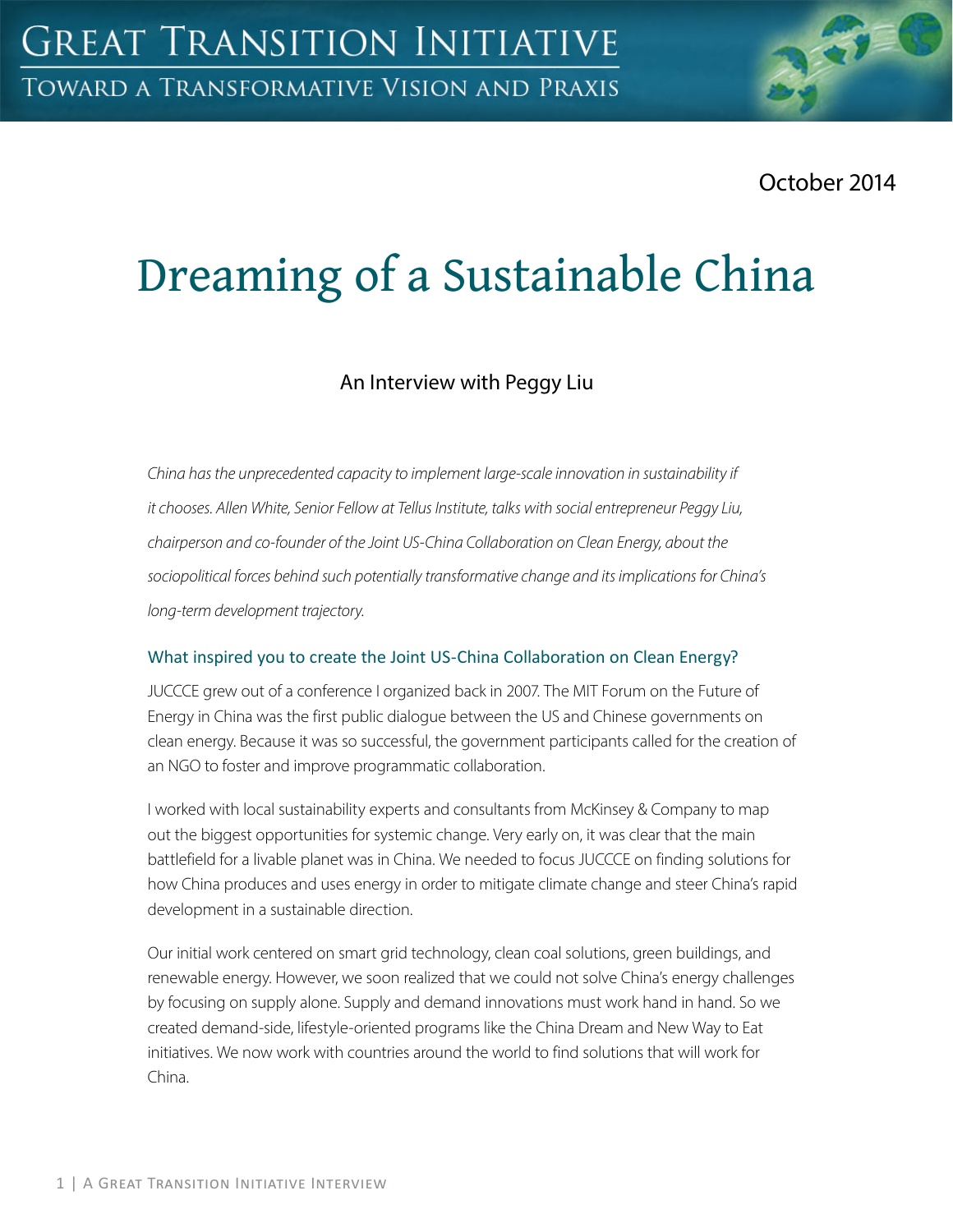#### Over the past two decades, China has witnessed a breathtaking pace of change. What lies at the root of this rapid change, and what advantages does China offer for pioneering sustainable solutions?

Two conditions in China enable this rapid, far-reaching change in sustainability innovation.

The first is the small number of decision-makers, especially on matters of infrastructure development. Such concentrated authority enables quick, decisive action. We introduced the concept of "smart grid" to China within three years, a time frame seemingly impossible in Europe or North America. When we launched the initiative in 2007, we were able to identify two key influencers at the State Grid, the largest electric utility in China, who looked at new grid technologies and were authorized to talk to foreigners. By bringing the expertise of the world's top Smart Grid experts to those two people, we influenced a whole nation. China is now the leading country in building out a smart grid.

The second condition is the incentive structure built into the Chinese bureaucracy. Chinese officials are promoted, not elected. Their promotion is based on performance against China's long-term development plans, which now include environmental and social goals. In other words, if an official seeks to advance in the bureaucracy, he or she needs to show progress on sustainability issues. Softer indicators such as naming and shaming the top ten and bottom ten most polluted cities help mobilize public opinion and reward progress.

China is the only country in the world that is building whole new cities, and this offers significant room for experimentation and rapid learning at a scale not seen in any other country. When you commit to building cities from scratch, you can create city-scale solutions that can lead to more efficiencies. Smart cities, electric vehicles, district heating and cooling, and mass transit all require deployment beyond the building level. China's central government will select a group of cities and say, "You figure out your own local model. If your model succeeds, we will apply it across China, and you'll be famous." For example, seven regions were recently chosen to pilot different cap-and-trade schemes for carbon emissions, and one of those will be chosen as the nationwide trading scheme for the next five-year plan.

#### How exportable is the Chinese model, and what lessons can it provide for other large emerging countries?

JUCCCE runs a government leadership training program for the government training academies organized by the Central Organization Department, the central human resources agency in China. Every mayor must take twelve days of mandatory training each year—and every five years a total of three months. Since 2008, we have trained more than 800 mayors and central government bureau heads on how to build sustainable cities. These leadership academies are now creating tailored courses for government leaders in other countries. This government training system is credited with China's continual growth and reform in the last three decades, and it can be replicated in other countries.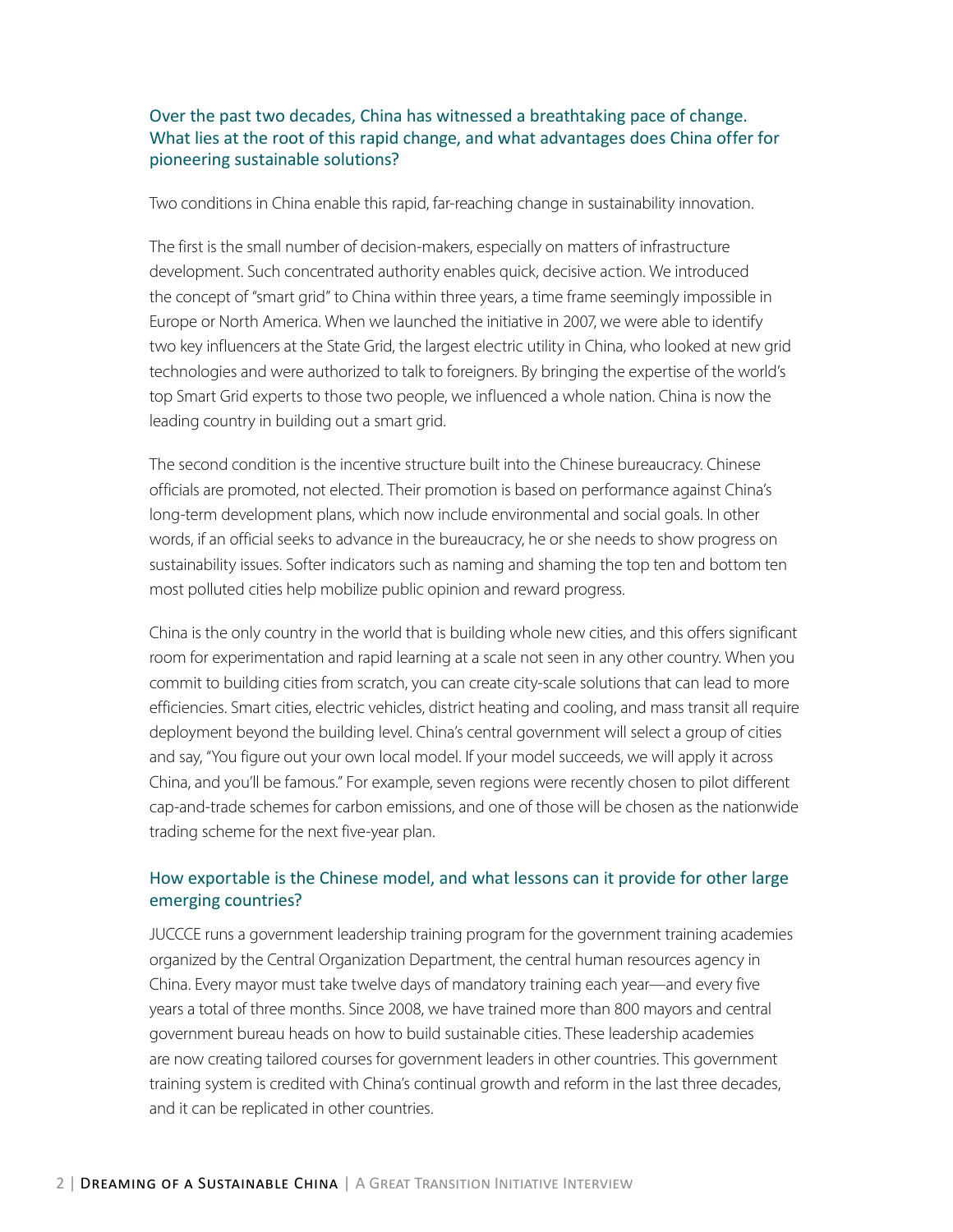China is the only large emerging country that stress tests a long-term development plan (2030) against a resource-constrained economy. This process resulted in an undeniable conclusion: China needs to go green and become more self-reliant and efficient through a low-carbon pathway.

#### China's burgeoning middle class brings with it vast increases in material consumption. How do you reconcile your environmental optimism with this increased impact?

The Chinese mindset is completely different from the American one. From the Chinese perspective, the world began to change dramatically after 1979. People are starting from a blank slate and see boundless opportunity. I don't think Americans really understand what this means. I'll give you two examples.

I recently spoke with a 65-year-old woman who noted that when she was young, she was sent away from Shanghai and her family to plant vegetables in rural China for about seven years. Each of those seven years, the government gave her household one block of frozen raw eggs to make egg dumplings for Chinese New Year's. That was their "luxury." Likewise, when a government official once treated me to a banquet in his hometown, one of the dishes was fried locusts. They were the only source of protein he had growing up.

I asked both of these individuals, "Well, what was your China Dream when you were growing up?" They responded, "You know, we didn't dare to dream at that time. We didn't think we had a future, much less a China Dream."

So what's remarkable about this very narrow window of China's history is that there is an emerging middle class projected to reach 800 million by 2025, 900 million by 2030, all of whom are thinking every year will be better year than the last. This is an extraordinary attitudinal shift in such little time.

I believe we can shape Chinese aspirations as they emerge to reimagine prosperity sustainably. JUCCCE is doing this by shifting the conversation from climate to personal prosperity, which is a better way to engage the broader populace.

#### What does a "better" future mean to people in China?

"Better" is not just material consumption. I asked this question, for example, of the 65-year-old woman, and she responded with a story. When she was pregnant with her only child, very few means of transportation existed other than bikes. She would try to take a bus to go to work, but there were very few buses serving her route. When she succeeded, people would cram into the bus like sardines. For her, the biggest improvement in quality of life is the availability of mass transit. Based on my global travels, I would say that Shanghai has probably one of the best masstransit systems in the world, an assessment unimaginable not long ago.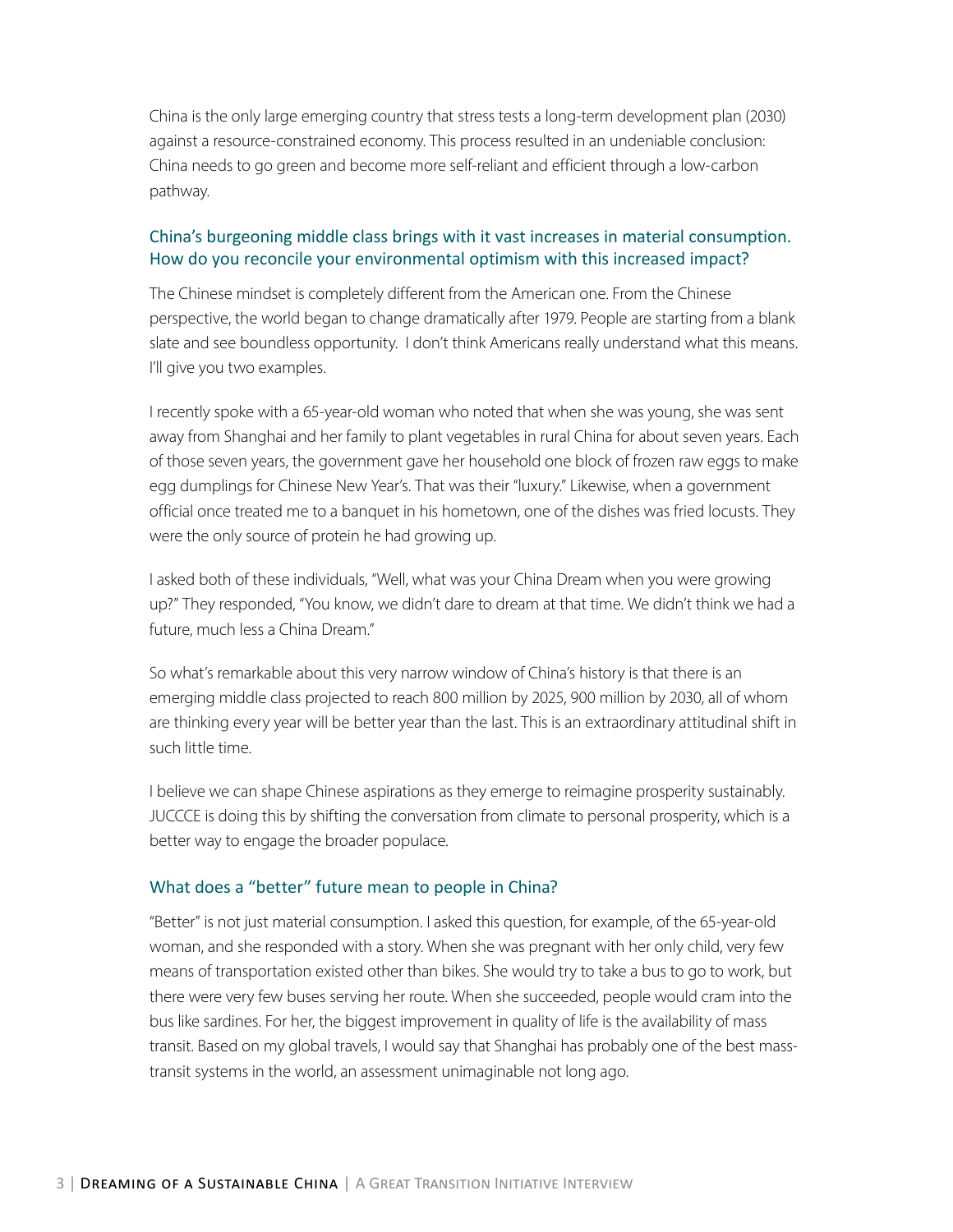In China, prosperity is about pride in your lifestyle and life's prospects, with an underlying sense of dignity. It also means taking pride in your culture and in a growing, stronger China.

#### You've alluded to JUCCEE's China Dream initiative. How did this project start, and what is your goal for it?

In the early years of JUCCCE, we did a lot of the traditional campaigns associated with environmental organizations. However, it struck me that whereas many initiatives from environmental groups create awareness, they don't necessarily change habits, especially outside of the ten percent of the population that is already environmentally conscious. To change habits, we need to change social norms. We realized that, to do this, we needed something aspirational, a new narrative to communicate to people.

In 2010, we organized a number of ideation workshops of twenty-five people each across the country. We conducted visualization exercises, asking people to envision the "China Dream" and to explain the intersection of that dream with sustainability. Three main points of intersection became clear: survivability, livability, and thrivability.

First is survivability: a clean environment. We asked people to imagine a future in 2030 of 900 million people living in very crowded, competitive, and unhealthy environments, much like Shanghai today. People are already stressed today, and it is going to get worse. So how can we ensure that everybody in China has access to safe food, air, and water, which are the top concerns of Chinese citizens today?

Second is livability: people-centered development. We are in an era where, for the past twentyfour years, we have been rapidly—and randomly—urbanizing. We need to build cohesive, ecolivable communities that are compact and walkable and surrounded by convenient mass transit. Integrating nature into city design makes people happier and healthier. Developments should connect residents rather than isolate them. All of this is especially important as urbanization changes the traditional social fabric of China.

The third is thrivability: vibrant living with mental, social, and physical health. One shocking statistic is that since the introduction of KFC, McDonald's, Starbucks, and other fast food outlets, 50 percent of the population is now pre-diabetic, and 12 percent is already diabetic. If we eat in a more healthful way, we also help lessen our planetary impact.

#### In other words, the China Dream seeks to explore the human dimension of sustainability.

Exactly. This also informs our New Way to Eat program, which we launched last year. We can teach people about climate change issues through their stomachs. The New Way to Eat program grew out of one of our ideation workshops when we realized that people weren't making the connection between planetary health and human health.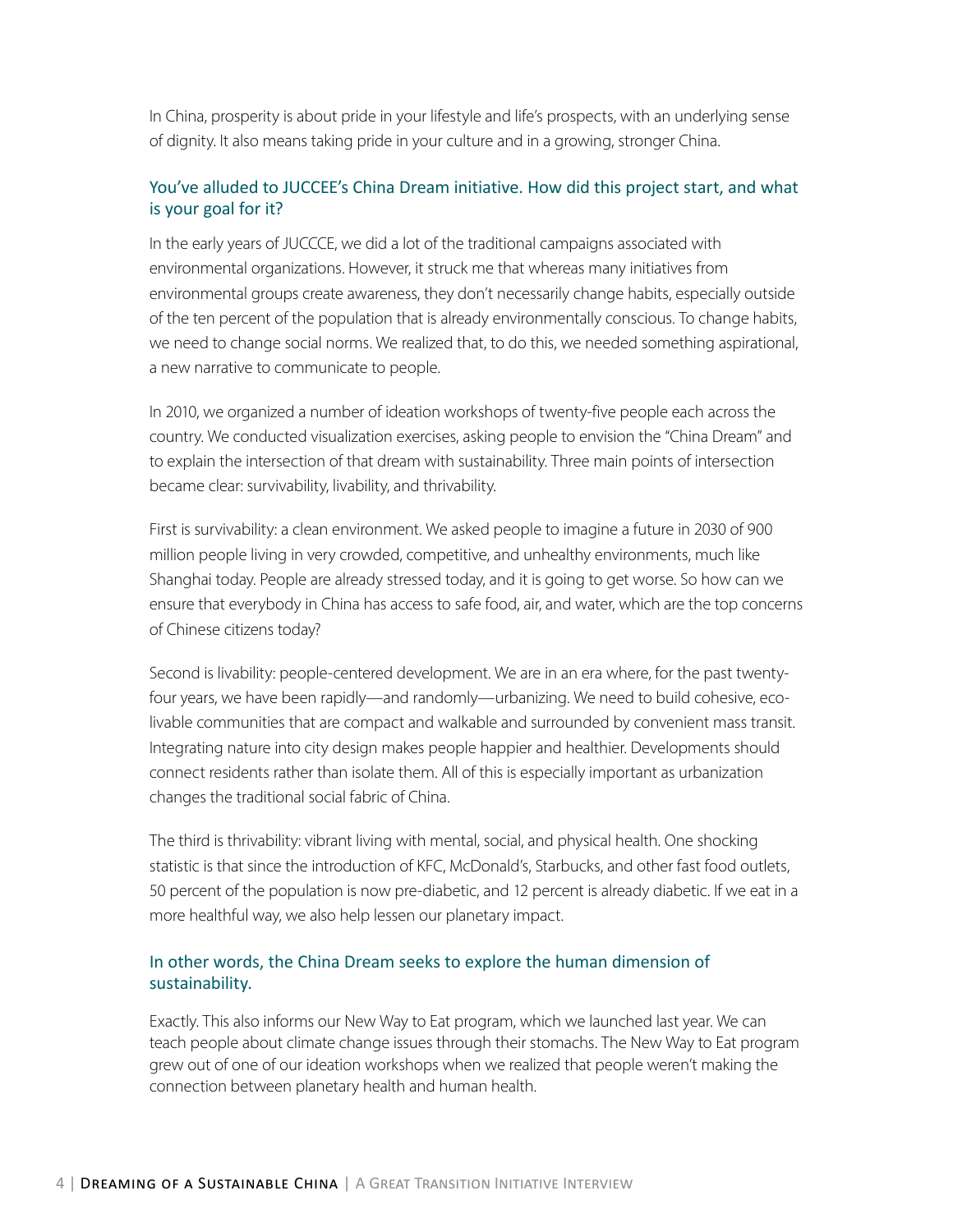The current incarnation of the program is aimed at primary school children and focuses on three behavioral changes. First is eating fresh instead of prepared food, which is a huge problem with the growth of the fast-food industry imported from the West. Second is understanding how food fuels your mind and body because, right now, the Chinese are eating a lot of empty calories. Last is understanding how your personal eating decisions affect the planet. We invite kids to ask, "What can I do to reverse the bad things that are happening to the planet?" We say to the kids: "Well, your personal eating habits are affecting your parents, your friends, and the environment in which you live every day. All these are connected, and you can do something about them."

#### What is your vision for the China Dream initiative five to ten years from now?

As I noted, for new norms to spread, people need to be able to envision the better future they entail. We need to show a picture or video of what well-being means. What does a blue sky look like? What does it mean when you have safe food or safe water? How does a livable community function?

The media has great power to establish cultural norms and aspirations. China used to have little mass media, but in a very short time, MTV, Louis Vuitton ads, and shows like *Gossip Girl*, *Entourage*, and *Keeping Up with the Kardashians* have become available throughout the country. These shows present a caricature of conspicuous consumption, but many Chinese don't understand that because they have never visited the US. The latest generation of thirty-somethings have been modeling their behavior on such examples because they have been led to believe that that is what prosperity means.

Our goal would be to introduce antidotes to such harmful role models in the form of television shows that embed desirable social norms into everyday mass media. They would be like any other sitcom except they would promote a vision of sustainable prosperity. Instead of having a steak and red wine, you would go to a fancy vegetarian restaurant. Or instead of having a beer, everybody is visiting a hip juice bar. Or instead of living in huge mansions where you can't find your family, you live in a cozy apartment complex on top of a subway station.

China is experiencing sweeping changes in social norms. If these are channeled in the direction of sustainable production and consumption, the impact will be immense. Indeed, anything less would represent a monumental failure with severe consequences not only for China, but the larger world in which it is increasingly playing a leadership role.